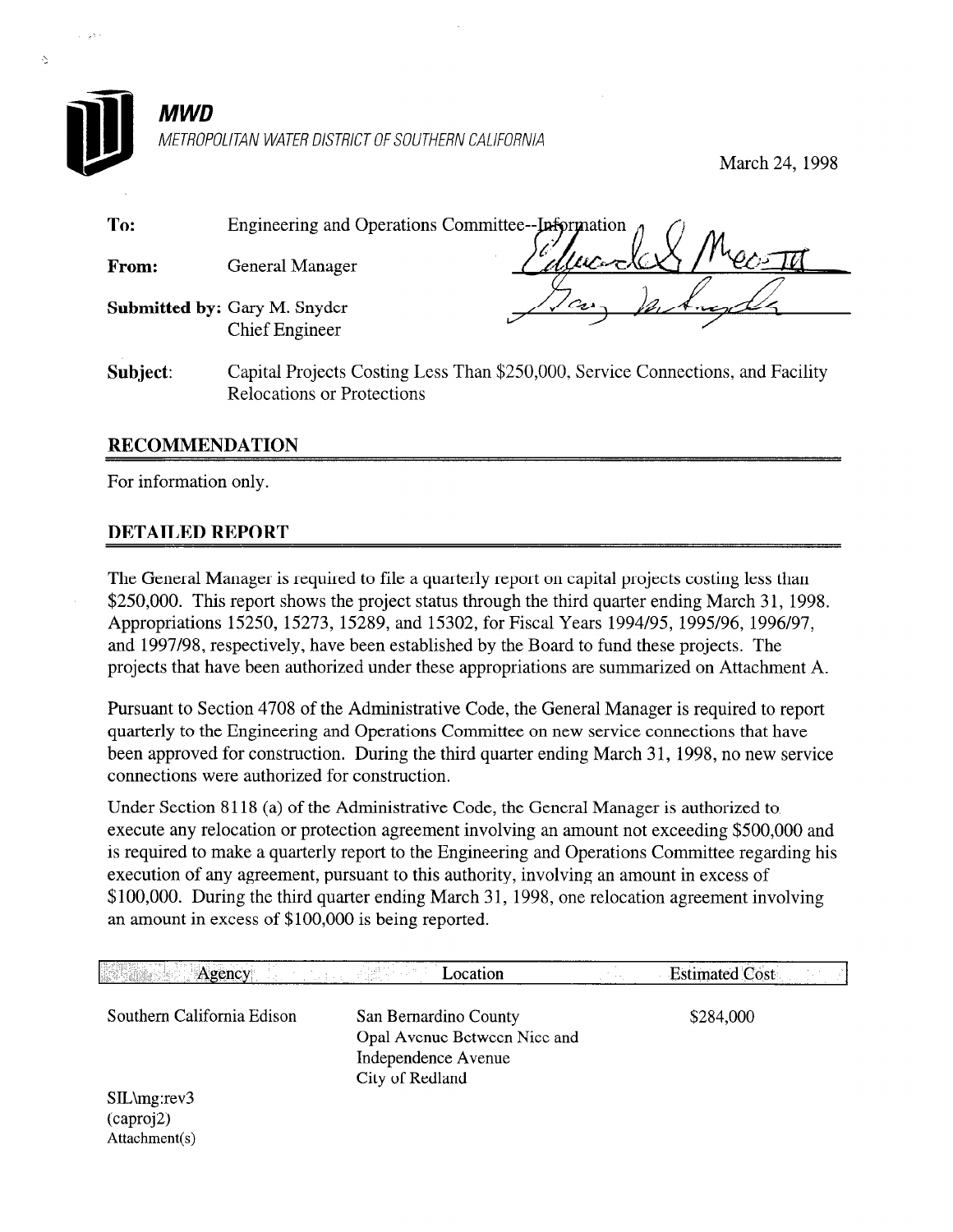## Attachment A

## (Page 1 of 5)

 $\sim$   $\omega$ 

 $\frac{1}{2}$ 

| <b>MINOR CAPITAL PROJECTS</b>                                               |                  |                |                                      |  |  |
|-----------------------------------------------------------------------------|------------------|----------------|--------------------------------------|--|--|
| <b>FISCAL YEAR 1994 - 1995</b>                                              |                  |                |                                      |  |  |
| <b>APPROPRIATION NO. 15250</b>                                              |                  |                |                                      |  |  |
|                                                                             | <b>ESTIMATED</b> | COST           |                                      |  |  |
|                                                                             | <b>PROJECT</b>   | <b>THROUGH</b> | CONSTRUCTION STATUS                  |  |  |
| <b>PROJECT</b>                                                              | COST             | 2/28/98        | THROUGH 3/31/98                      |  |  |
| Red Mountain Pressure Control Facility-<br>Bypass Sleeve Valve Backup Power | 115,000          | 22,997         | Final Design 50% Complete            |  |  |
| Lower Feeder - Station 527 + 90 - Modify<br>Facility                        | 50,000           | 18,291         | Construction Scheduled for Late 1998 |  |  |
| Skinner Branch - Construct 50' x 150' Metal<br><b>Storage Building</b>      | 220,000          | 15,654         | Construction Scheduled for Late 1998 |  |  |
| $\epsilon$                                                                  |                  |                |                                      |  |  |
|                                                                             |                  |                |                                      |  |  |
|                                                                             |                  |                |                                      |  |  |
|                                                                             |                  |                |                                      |  |  |
|                                                                             |                  |                |                                      |  |  |
|                                                                             |                  |                |                                      |  |  |
|                                                                             |                  |                |                                      |  |  |
|                                                                             |                  |                |                                      |  |  |
|                                                                             |                  |                |                                      |  |  |
|                                                                             |                  |                |                                      |  |  |
|                                                                             |                  |                |                                      |  |  |
|                                                                             |                  |                |                                      |  |  |
|                                                                             |                  |                |                                      |  |  |
|                                                                             |                  |                |                                      |  |  |
|                                                                             |                  |                |                                      |  |  |
| <b>Completed Projects - (16)</b>                                            | 1,901,800        | 1,320,316      |                                      |  |  |
|                                                                             |                  |                |                                      |  |  |
|                                                                             |                  |                |                                      |  |  |
| <b>TOTAL</b>                                                                | \$2,286,800      | \$1,377,258    |                                      |  |  |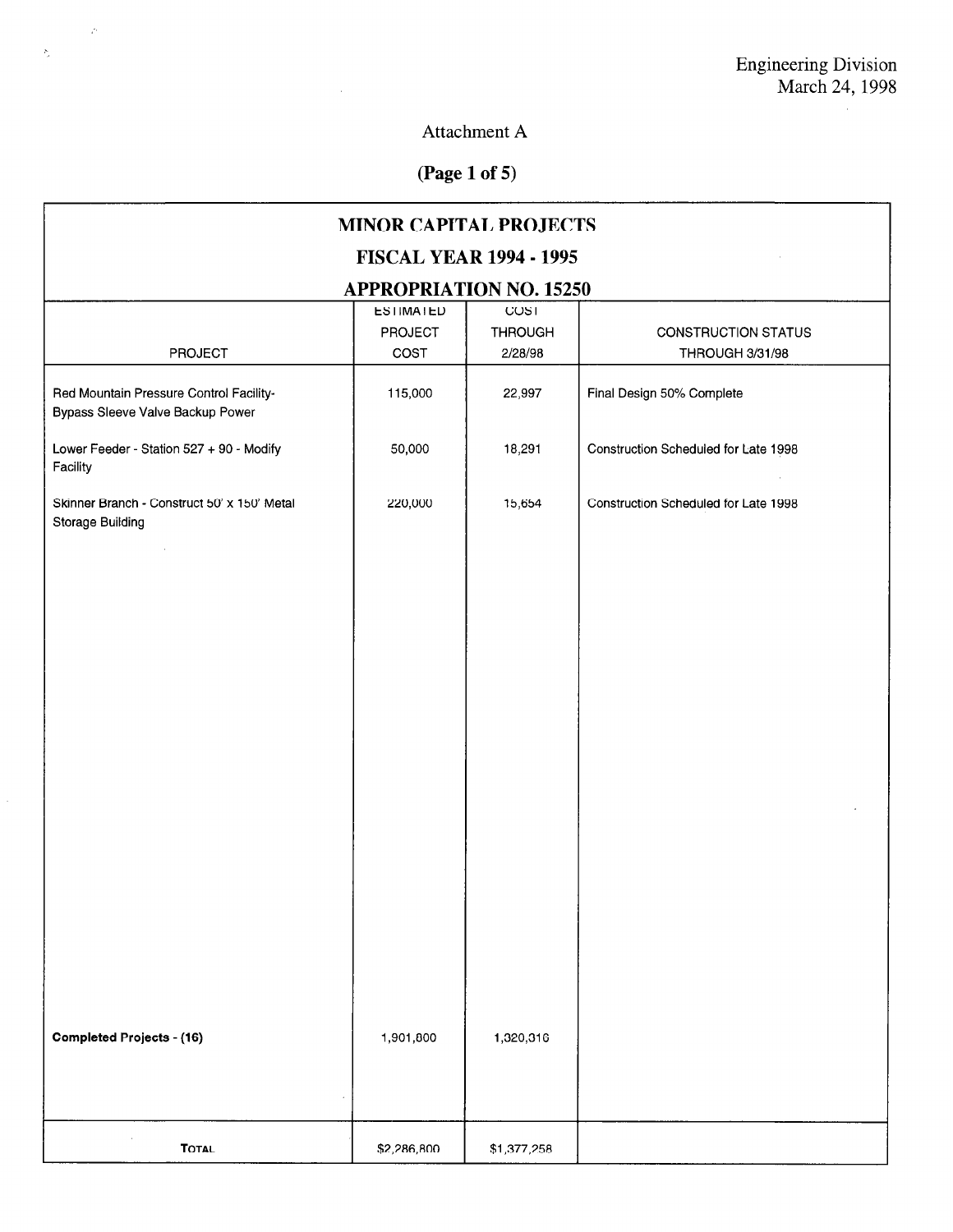$\bar{\mathcal{A}}$ 

Attachment A

 $\sim$ 

 $\hat{\mathcal{L}}$ 

 $\sim$   $\sim$ 

 $\sim$ 

# (Page 2 of 5)

| <b>MINOR CAPITAL PROJECTS</b>                                                              |                  |                           |                                                         |  |
|--------------------------------------------------------------------------------------------|------------------|---------------------------|---------------------------------------------------------|--|
| <b>FISCAL YEAR 1995 - 1996</b>                                                             |                  |                           |                                                         |  |
| <b>APPROPRIATION NO. 15273</b>                                                             |                  |                           |                                                         |  |
|                                                                                            | <b>ESTIMATED</b> | COST                      |                                                         |  |
|                                                                                            | PROJECT          | <b>THROUGH</b><br>2/28/98 | <b>CONSTRUCTION STATUS</b>                              |  |
| <b>PROJECT</b>                                                                             | COST             |                           | <b>THROUGH 3/31/98</b>                                  |  |
| Water Quality - Automated Reservoir<br>Monitoring                                          | 233,100          | 217,739                   | Final Testing Scheduled to Complete Mid-1998            |  |
| Skinner Filtration Plant - Ferric Chloride<br>Retrofit                                     | 240,000          | 127,029                   | Installation Scheduled for Mid-1998                     |  |
| Diemer Filtration Plant - Alum/Ferric Jet Mixer<br><b>Retrofit Diffusers Modifications</b> | 245,000          | 212,211                   | Installation Scheduled to Complete Late 1998            |  |
| Relocation of a Portion of the Orange County<br>Feeder (MWD's Share)                       | 175,000          | 132,143                   | Construction Completed. Working on As-Built<br>Drawings |  |
| Jensen Filtration Plant - Main Administration<br>Building - Replace Air Conditioning       | 200,200          | 84,810                    | Installation Scheduled to Complete Mid-1998             |  |
| Lake Mathews - Multiple Species Reserve -<br>Manager's Office & Residence                  | 217,000          | 88,490                    | Construction Scheduled to Complete Mid-1998             |  |
|                                                                                            |                  |                           |                                                         |  |
|                                                                                            |                  |                           |                                                         |  |
|                                                                                            |                  |                           |                                                         |  |
|                                                                                            |                  |                           |                                                         |  |
|                                                                                            |                  |                           |                                                         |  |
|                                                                                            |                  |                           |                                                         |  |
|                                                                                            |                  |                           |                                                         |  |
|                                                                                            |                  |                           |                                                         |  |
|                                                                                            |                  |                           |                                                         |  |
| <b>Completed Projects - (15)</b>                                                           | 1,378,813        | 1,289,457                 |                                                         |  |
|                                                                                            |                  |                           |                                                         |  |
|                                                                                            |                  |                           |                                                         |  |
|                                                                                            |                  |                           |                                                         |  |
| <b>TOTAL</b>                                                                               | \$2,689,113      | \$2,151,879               |                                                         |  |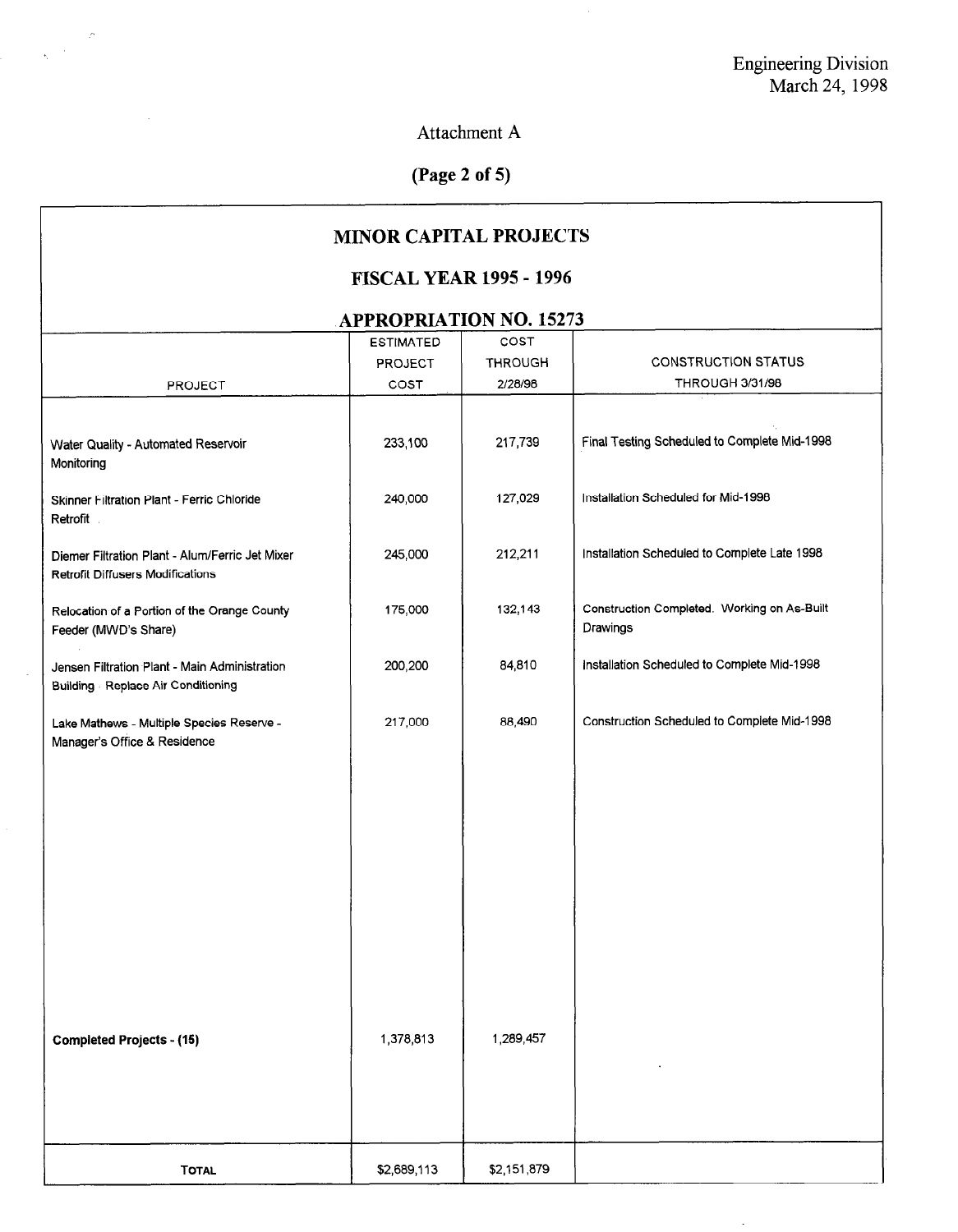## Attachment A

# (Page 3 of 5)

 $\frac{1}{N}$  ,  $\frac{1}{N}$ 

 $\hat{\boldsymbol{\beta}}$ 

| <b>MINOR CAPITAL PROJECTS</b>                                                                          |                  |                |                                                                        |  |
|--------------------------------------------------------------------------------------------------------|------------------|----------------|------------------------------------------------------------------------|--|
| <b>FISCAL YEAR 1996 - 1997</b>                                                                         |                  |                |                                                                        |  |
| <b>APPROPRIATION NO. 15289</b>                                                                         |                  |                |                                                                        |  |
|                                                                                                        | <b>ESTIMATED</b> | COST           |                                                                        |  |
|                                                                                                        | <b>PROJECT</b>   | <b>THROUGH</b> | <b>CONSTRUCTION STATUS</b>                                             |  |
| <b>PROJECT</b>                                                                                         | COST             | 2/28/98        | <b>THROUGH 3/31/98</b>                                                 |  |
| Soto Street Facility - Replace Heating and<br>Air Conditioning System                                  | 240,000          | 236,453        | Complete*                                                              |  |
| San Joaquin Reservoir - Robotic Conversion<br>of Deformation Survey Monitoring                         | 1,152            | 1,152          | Canceled*                                                              |  |
| Jensen Filtration Plant - Install Scupper Gates                                                        | 95,000           | 63,995         | Construction Scheduled for Mid-1998                                    |  |
| Mills Administration Bldg. - Install Energy<br>Management System                                       | 50,000           | 33,584         | Complete*                                                              |  |
| Skinner Filtration Plant - Seismic Upgrades of<br>Tank Farm No. 1                                      | 147,000          | 27.725         | Construction Scheduled for Late 1998                                   |  |
| Jensen Filtration Plant - Modifications to<br>Washwater Interconnect Valve Structure<br>& Module No. 3 | 245,000          | 16,972         | Construction Scheduled to Complete Mid-1998                            |  |
| Jensen Filtration Plant - Relocate Ammonia/<br><b>Caustic Piping</b>                                   | 240,000          | 238,175        | Construction Scheduled to Complete Mid-1998                            |  |
| Special Services - Upgrade Plate Roller                                                                | 243,000          | 42,834         | Installation Scheduled Complete Mid-1998                               |  |
| La Verne Facilities - Basin Sludge Pump<br>Valves Replacement                                          | 30,000           | 5,316          | Project Opened                                                         |  |
| Jensen Plant Filtration - Reconstruction of<br>Road Between Basin 2 and 3 of Module 1                  | 249,700          | 38,842         | Construction Scheduled to Complete Mid-1998                            |  |
| Skinner Branch - Casa Loma Canal Acoustic<br>Meter                                                     | 245,000          | 73,201         | Installation Scheduled to Complete Mid-1998                            |  |
| Distribution System - Pressure Control Structures<br>Replace Valve Position Indicators                 | 191,000          | 151,705        | Replacement Scheduled to Complete Mid-1998                             |  |
| Jensen Filtration Plant - Reconstruction of Road<br>Between Basin 2 and 3 of Module 1                  | 249,700          | 38,842         | Construction Scheduled to Complete Mid-1998                            |  |
| Skinner Branch - Casa Loma Canal Acoustic Meter                                                        | 245,000          | 73,201         | installation Scheduled to Complete Mid-1998                            |  |
| <b>Completed Projects - (7)</b>                                                                        | 802,746          | 701,659        |                                                                        |  |
| <b>TOTAL</b>                                                                                           | \$2.779.598      | \$1,631,613    | *Reported Individually, if completed/canceled in the last<br>3 months. |  |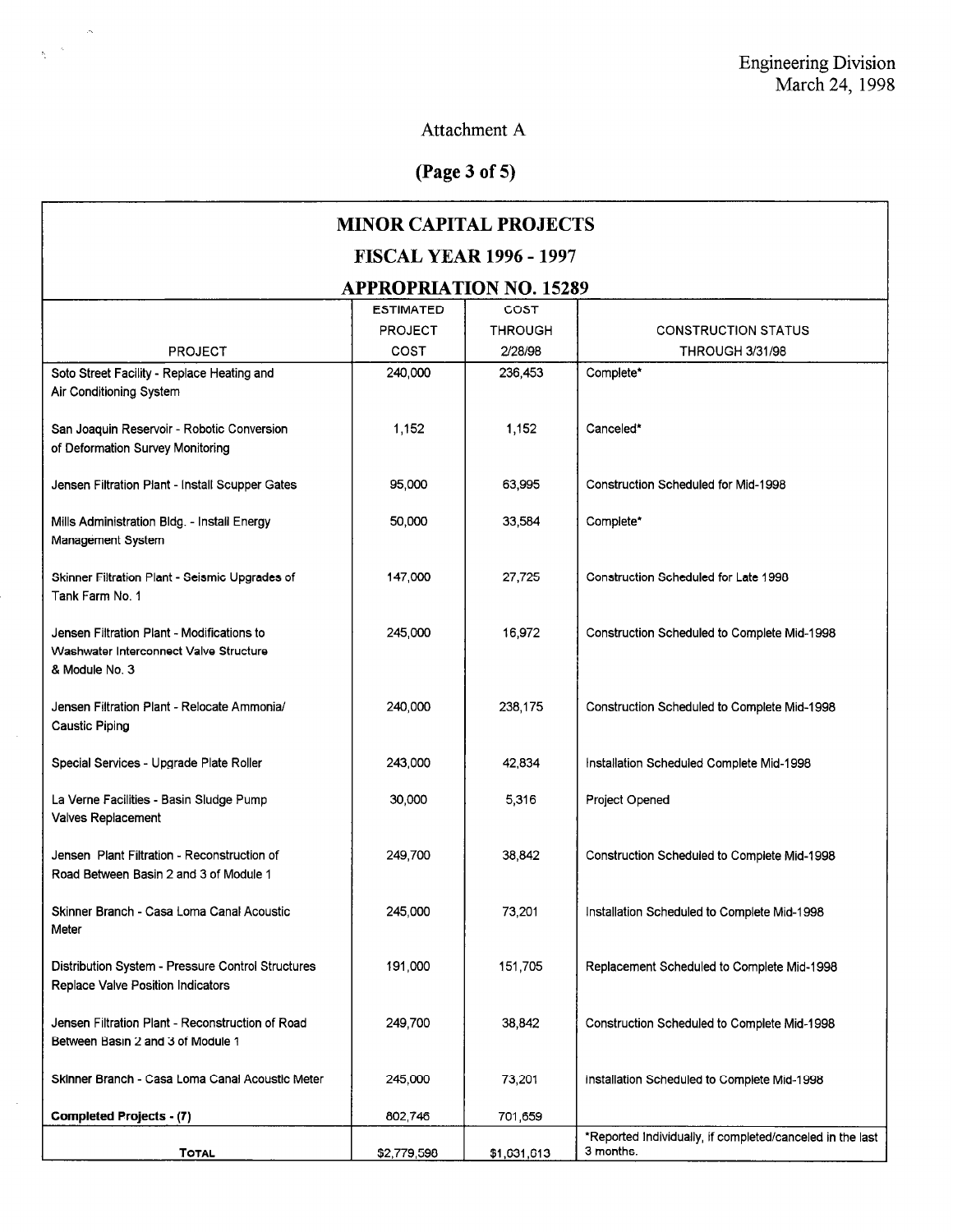$\mathcal{L}^{(1)}$ 

 $\alpha$ 

## Attachment A

# (Page 4 of 5)

 $\mathcal{L}_{\mathcal{A}}$ 

 $\rightarrow$  $\mathbb{R}^2$ 

 $\mathcal{L}^{\mathcal{L}}$ 

| <b>MINOR CAPITAL PROJECTS</b>                                                                    |                  |                |                                                                |  |  |
|--------------------------------------------------------------------------------------------------|------------------|----------------|----------------------------------------------------------------|--|--|
| <b>FISCAL YEAR 1997 - 1998</b>                                                                   |                  |                |                                                                |  |  |
| <b>APPRORIATION NO. 15302</b>                                                                    |                  |                |                                                                |  |  |
|                                                                                                  | <b>ESTIMATED</b> | COST           |                                                                |  |  |
|                                                                                                  | <b>PROJECT</b>   | <b>THROUGH</b> | <b>CONSTRUCTION STATUS</b>                                     |  |  |
| <b>PROJECT</b>                                                                                   | COST             | 2/28/98        | <b>THROUGH 3/31/98</b>                                         |  |  |
| Diemer Filtration Plant - Asphalt Road Repair                                                    | 191,000          | 198            | <b>Commencing Design Work</b>                                  |  |  |
| Allen-McColloch Pipeline Meter Upgrade                                                           | 173,000          | 5,153          | <b>Commencing Design Work</b>                                  |  |  |
| Diemer Filtration Plant - On-Line Turbity<br>Meters Replacement                                  | 207,000          | 0              | Project Opened                                                 |  |  |
| Olinda Pressure Control Structure -<br>Vibration Mitigation - Right of Way                       | 25,000           | 1,432          | Project Opened                                                 |  |  |
| Gene Camp Messhall - Air Conditioning<br>Renovation                                              | 207,000          | 184,756        | Complete*                                                      |  |  |
| Lake Skinner - Replace Stainless Steel Aerator Ring                                              | 80,000           | 9,073          | Design is 80% Complete                                         |  |  |
| All Pumping Plants - Seismic Upgrades of<br><b>Transformer Oil Tanks</b>                         | 130,000          | 15, 280        | Design is Complete                                             |  |  |
| Lake Matthews Bidgs 8 & 15 - Renovation of<br>General Assembly Area & Lavatory                   | 135,000          | 133,708        | Construction Schedule to Complete Mid-1998                     |  |  |
| Jensen Filtration Plant - Water Loop<br>Pressure Upgrade                                         | 50,000           | 20,301         | Test to Complete Mid-1998                                      |  |  |
| Weymouth Filtration Plant - Effluent Valve<br>Conversion at Filter Beds 1-24                     | 220,000          | 0              | Project Opened                                                 |  |  |
| Conversion of Deformation Survey Monitor at Gene<br>Wash, Copper Basin and Diemer Plant Basin #8 | 189,061          | 1,917          | Design Complete                                                |  |  |
| Riverside Branch - Motion Sensors in New<br><b>Expansion Buildings &amp; Tunnels</b>             | 45,000           | 202            | Project Opened                                                 |  |  |
| Jensen Filtration Plant - Sandblasting Booth<br>Purchase & Installation                          | 65,000           | 0              | Project Opened                                                 |  |  |
| Deimer Filtration Plant - Wastewater<br>Discharge System                                         | 184,000          | 9,575          | Construction Scheduled to Complete Mid-1998                    |  |  |
| Orange County Reservoir - Piezometers and<br>Seepage Monitoring Automation                       | 90,000           | 0              | Project Opened                                                 |  |  |
| <b>SUB-TOTAL</b>                                                                                 | \$1,991,061      | \$415,489      | * Reported Individually, if completed in the last 3<br>months. |  |  |